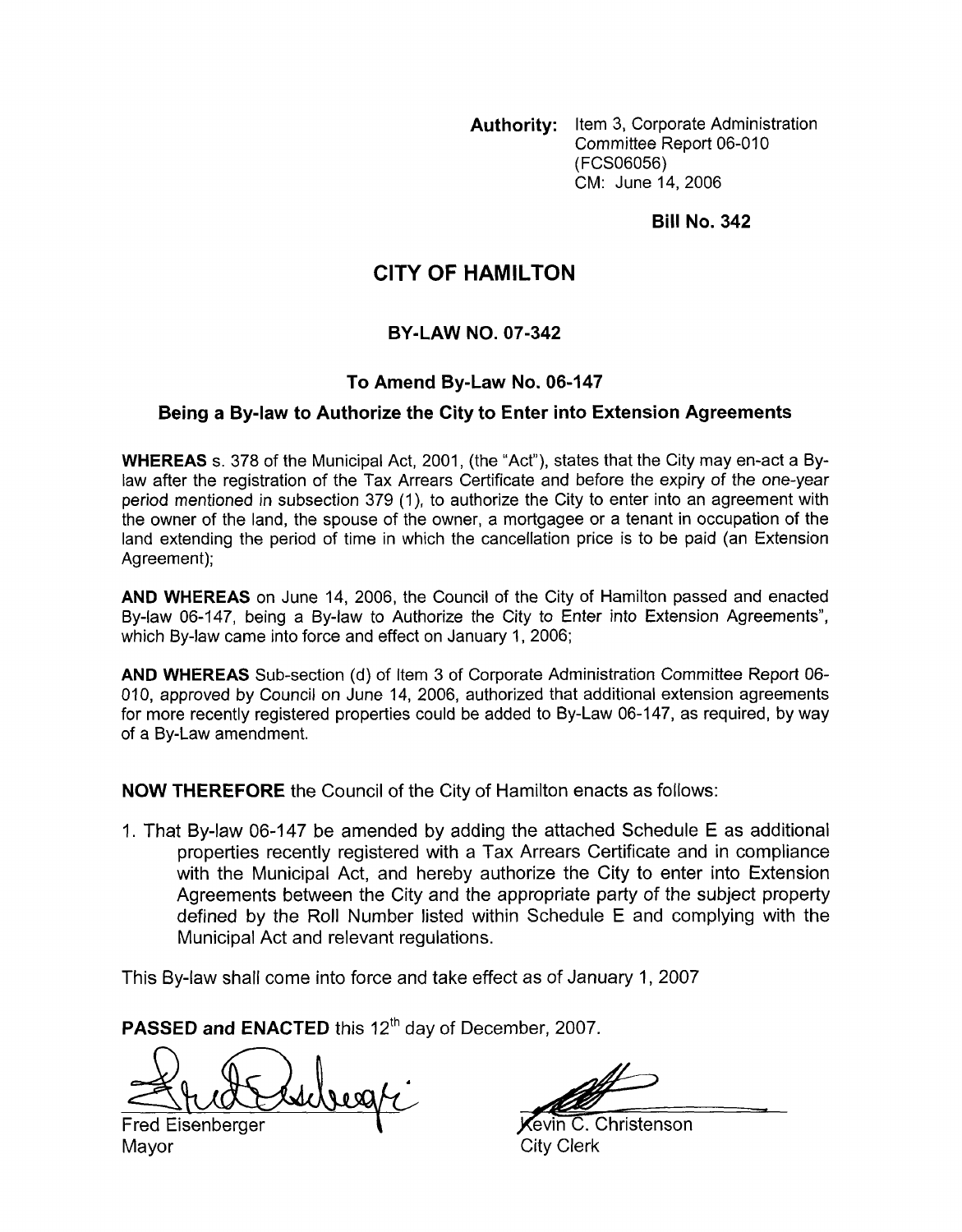### SCHEDULE "E" TO BY-LAW NO 06-147

|                    | PAGE 1                 |                                          |                                  |
|--------------------|------------------------|------------------------------------------|----------------------------------|
| <b>ROLL NUMBER</b> | <b>ASSESSMENT TYPE</b> | <b>DATE CERTIFICATE</b><br><b>ISSUED</b> | <b>REDEMPTION</b><br><b>DATE</b> |
| 040311032000000    | <b>RESIDENTIAL</b>     | 12/20/2006                               | 12/20/2007                       |
| 010042086600000    | <b>MIXED</b>           | 9/28/2007                                | 9/28/2008                        |
| 140110478000000    | <b>MIXED</b>           | 9/28/2007                                | 9/28/2008                        |
| 040341046800000    | <b>RESIDENTIAL</b>     | 9/28/2007                                | 9/28/2008                        |
| 040313500500000    | <b>COMMERCIAL</b>      | 9/28/2007                                | 9/28/2008                        |
| 140320005700000    | <b>RESIDENTIAL</b>     | 9/28/2007                                | 9/28/2008                        |
| 050536065700000    | <b>RESIDENTIAL</b>     | 9/28/2007                                | 9/28/2008                        |
| 003850527480000    | <b>RESIDENTIAL</b>     | 9/28/2007                                | 9/28/2008                        |
| 030254031500000    | <b>RESIDENTIAL</b>     | 9/28/2007                                | 9/28/2008                        |
| 030262042700000    | <b>RESIDENTIAL</b>     | 9/28/2007                                | 9/28/2008                        |
| 003320318000000    | <b>RESIDENTIAL</b>     | 9/28/2007                                | 9/28/2008                        |
| 030261541400000    | <b>RESIDENTIAL</b>     | 9/28/2007                                | 9/28/2008                        |
| 003240348000000    | <b>MIXED</b>           | 9/28/2007                                | 9/28/2008                        |
| 060592005500000    | <b>RESIDENTIAL</b>     | 9/28/2007                                | 9/28/2008                        |
| 080921090400000    | <b>RESIDENTIAL</b>     | 9/28/2007                                | 9/28/2008                        |
| 030217001000000    | <b>RESIDENTIAL</b>     | 9/28/2007                                | 9/28/2008                        |
| 030265064500000    | <b>RESIDENTIAL</b>     | 9/28/2007                                | 9/28/2008                        |
| 060761018170000    | <b>RESIDENTIAL</b>     | 9/28/2007                                | 9/28/2008                        |
| 030264043100000    | <b>RESIDENTIAL</b>     | 9/28/2007                                | 9/28/2008                        |
| 060564080400000    | <b>RESIDENTIAL</b>     | 9/28/2007                                | 9/28/2008                        |
| 060564018600000    | <b>RESIDENTIAL</b>     | 9/28/2007                                | 9/28/2008                        |
| 030233536900000    | <b>RESIDENTIAL</b>     | 9/28/2007                                | 9/28/2008                        |
| 010094529700000    | <b>RESIDENTIAL</b>     | 9/28/2007                                | 9/28/2008                        |
| 040305021400000    | <b>RESIDENTIAL</b>     | 10/10/2007                               | 10/10/2008                       |
| 070674018100000    | <b>RESIDENTIAL</b>     | 10/10/2007                               | 10/10/2008                       |
| 040345003300000    | <b>RESIDENTIAL</b>     | 10/10/2007                               | 10/10/2008                       |
| 050473011300000    | <b>RESIDENTIAL</b>     | 10/10/2007                               | 10/10/2008                       |
| 050381003100000    | <b>RESIDENTIAL</b>     | 10/10/2007                               | 10/10/2008                       |
| 080893003970000    | <b>RESIDENTIAL</b>     | 10/10/2007                               | 10/10/2008                       |
| 020164028300000    | <b>RESIDENTIAL</b>     | 10/10/2007                               | 10/10/2008                       |
| 030221030500000    | <b>RESIDENTIAL</b>     | 10/10/2007                               | 10/10/2008                       |
| 303350282460000    | <b>RESIDENTIAL</b>     | 10/10/2007                               | 10/10/2008                       |
| 050361003700000    | <b>RESIDENTIAL</b>     | 10/10/2007                               | 10/10/2008                       |
| 003490208000000    | <b>RESIDENTIAL</b>     | 10/10/2007                               | 10/10/2008                       |
| 040334548500000    | <b>RESIDENTIAL</b>     | 10/10/2007                               | 10/10/2008                       |
| 030264542100000    | <b>RESIDENTIAL</b>     | 10/10/2007                               | 10/10/2008                       |
| 140280346180000    | <b>RESIDENTIAL</b>     | 10/10/2007                               | 10/10/2008                       |
| 050384040000000    | <b>RESIDENTIAL</b>     | 10/12/2007                               | 10/12/2008                       |
| 080902036100000    | <b>RESIDENTIAL</b>     | 10/10/2007                               | 10/10/2008                       |